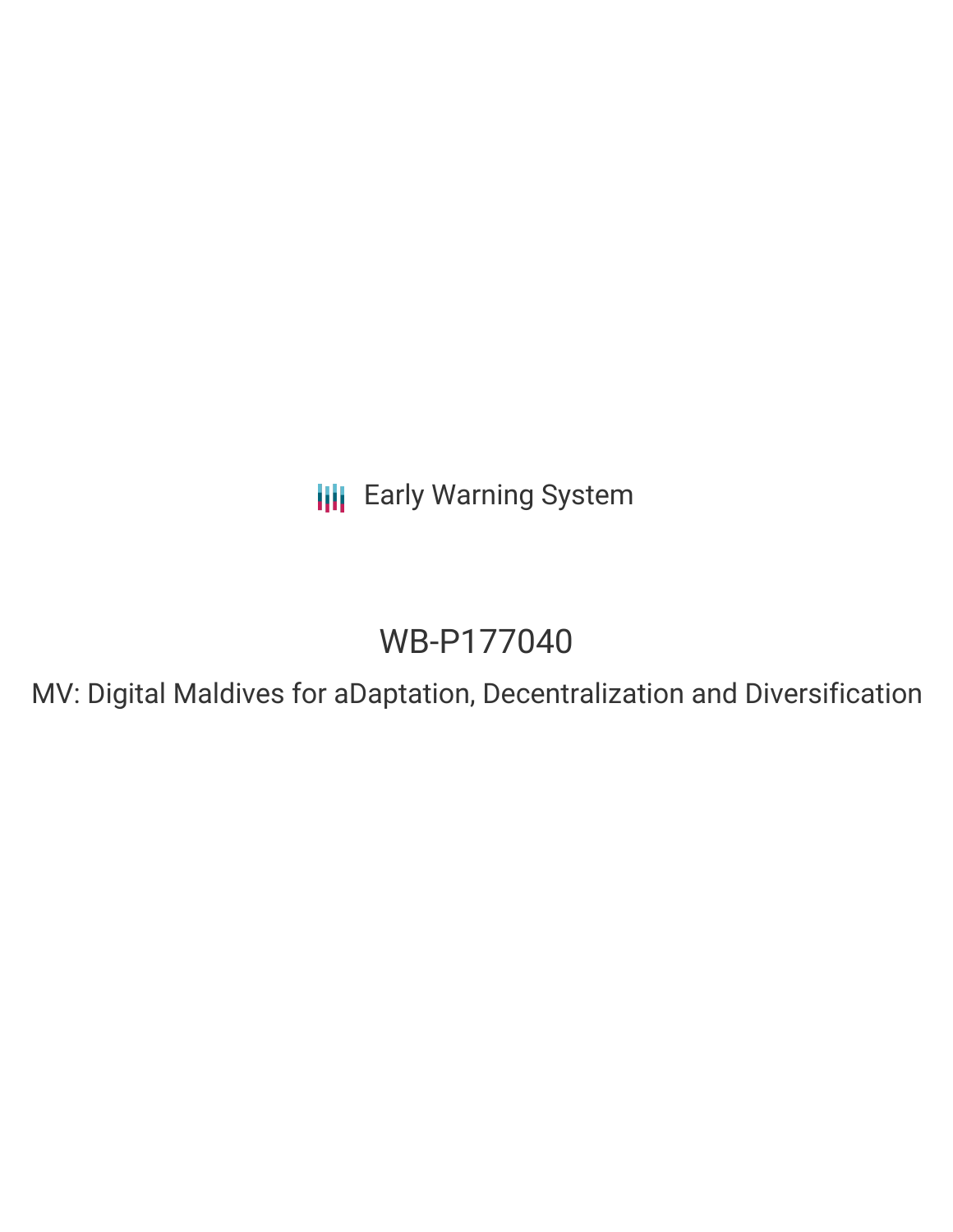

## **Quick Facts**

| <b>Countries</b>               | <b>Maldives</b>                             |
|--------------------------------|---------------------------------------------|
| <b>Financial Institutions</b>  | World Bank (WB)                             |
| <b>Status</b>                  | Approved                                    |
| <b>Bank Risk Rating</b>        | C                                           |
| <b>Voting Date</b>             | 2022-04-12                                  |
| <b>Borrower</b>                | Ministry of Finance                         |
| <b>Sectors</b>                 | Climate and Environment, Law and Government |
| <b>Investment Type(s)</b>      | Loan                                        |
| <b>Investment Amount (USD)</b> | \$10.00 million                             |
| <b>Loan Amount (USD)</b>       | \$10.00 million                             |
| <b>Project Cost (USD)</b>      | $$10.00$ million                            |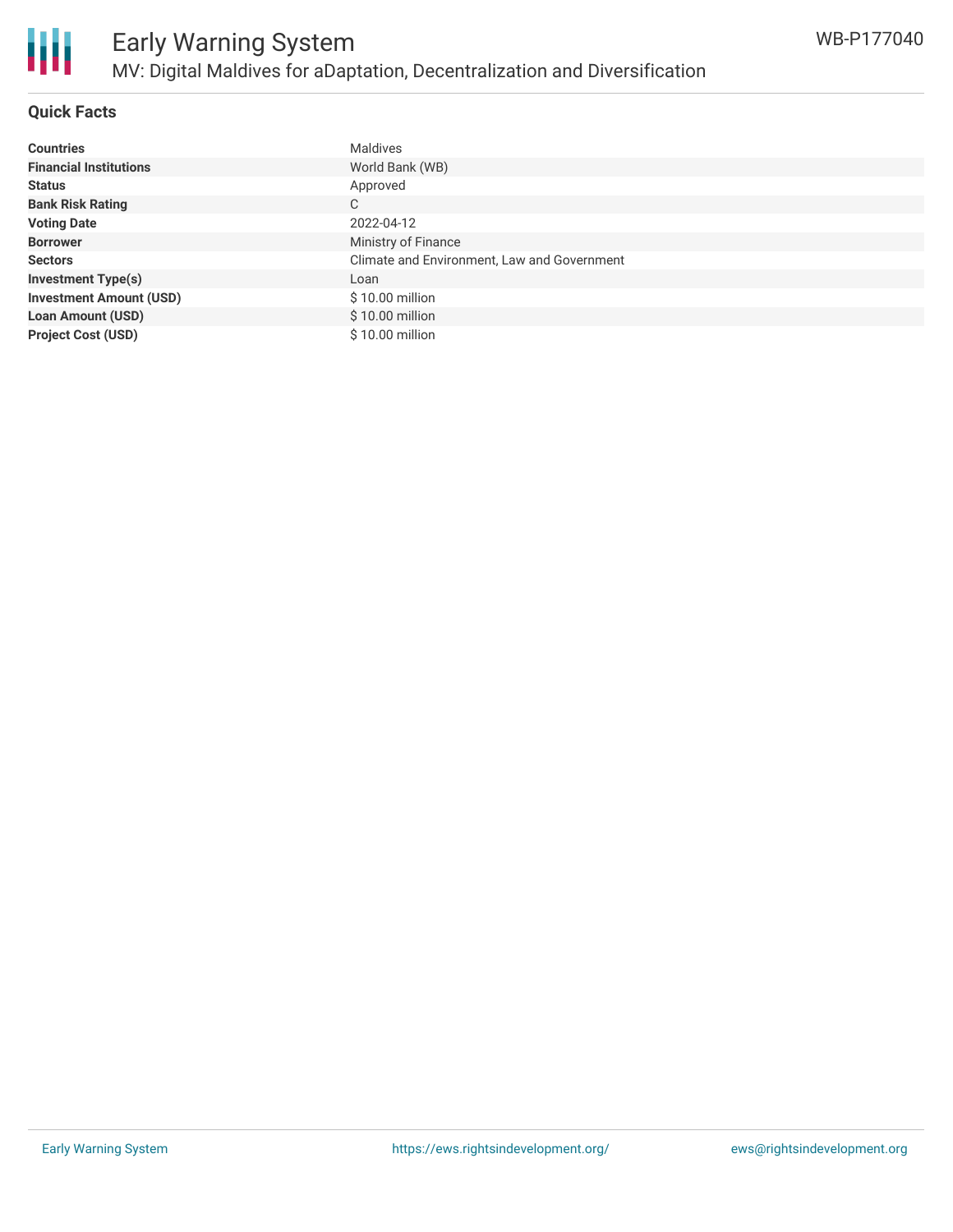

## **Project Description**

According to the World Bank project page, the objective of the proposed project is to enhance the enabling environment for the digital economy in Maldives, to improve government service delivery, and to leverage data and analytics for a green, resilient, and inclusive development.

The proposed Project aims to support Maldives' intentions to use digital technologies to decentralize, diversify and to adapt to climate change. It is designed around two components and the proposed activities are conceived following the country's priorities and funding needs in the medium term: (a) to develop the enabling environment for a digital economy; (b) to use digital technologies and shared data platforms to enhance and accelerate adaptation, economic diversification, and decentralization strategies and measures.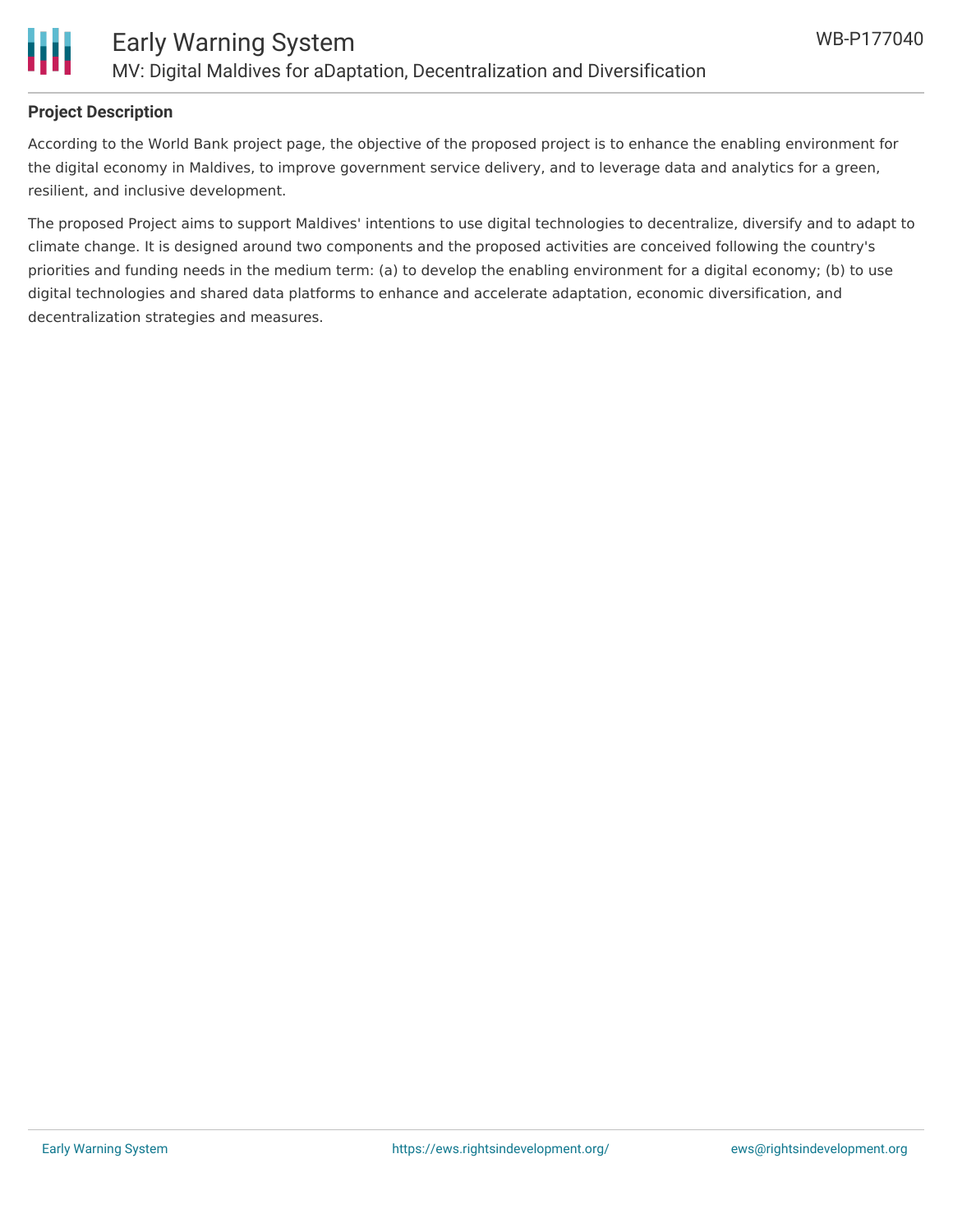

# Early Warning System MV: Digital Maldives for aDaptation, Decentralization and Diversification

## **Investment Description**

World Bank (WB)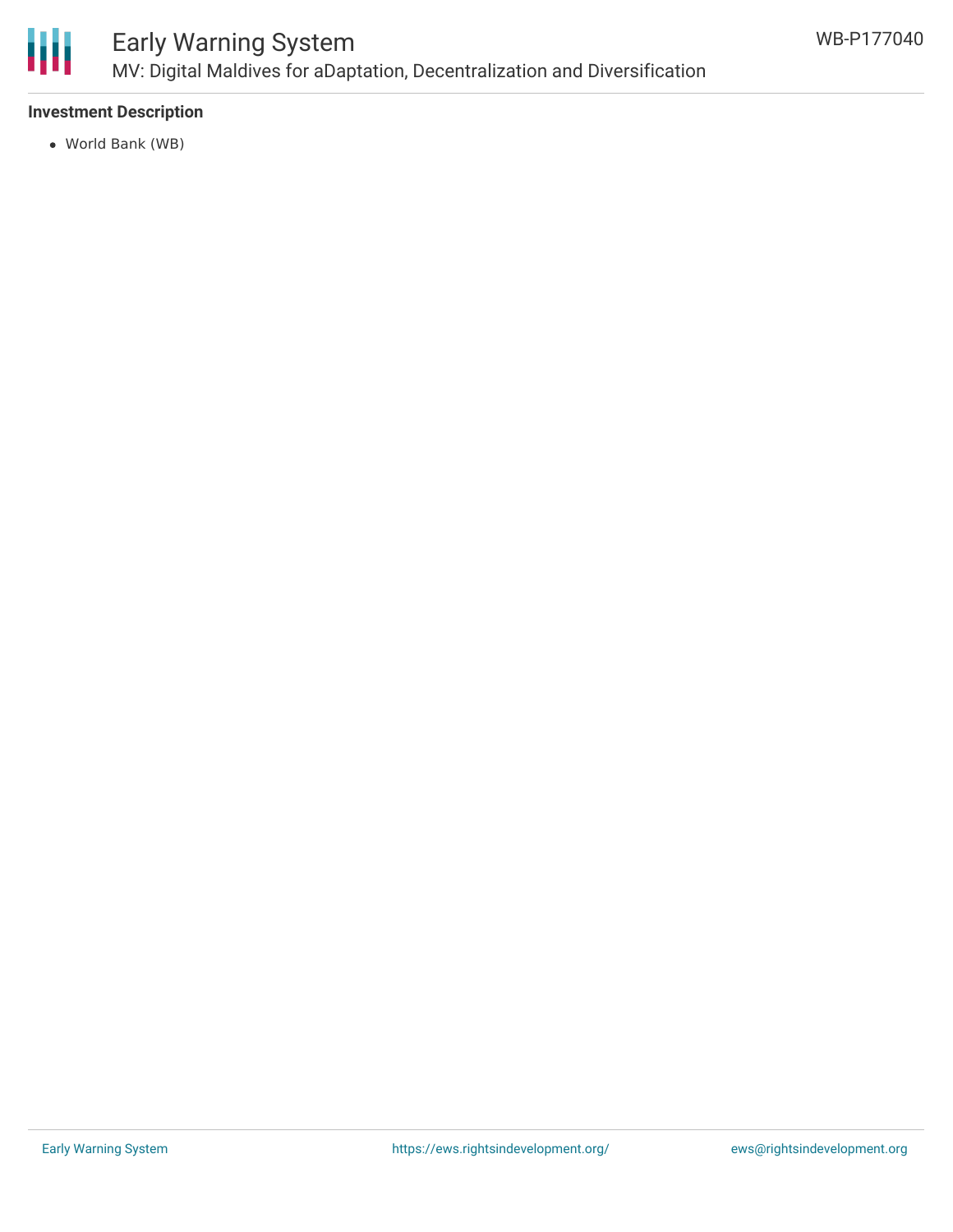

#### **Contact Information**

**Team Leader:**

#### **1 Jerome Bezzina**

Senior Digital Development Specialist

Telephone:+1-202-473-7520

Email ID: jbezzina@worldbank.org

2. Siddhartha Raja,

Senior Digital Development Specialist

Telephone:458-2692

Email ID:sraja2@worldbank.org

#### **Implementing Agency:**

Ministry of Environment, Climate Change and Technology

Mohamed Shareef

[m.shareef@environment.gov.mv](mailto:m.shareef@environment.gov.mv)

#### **Borrower:**